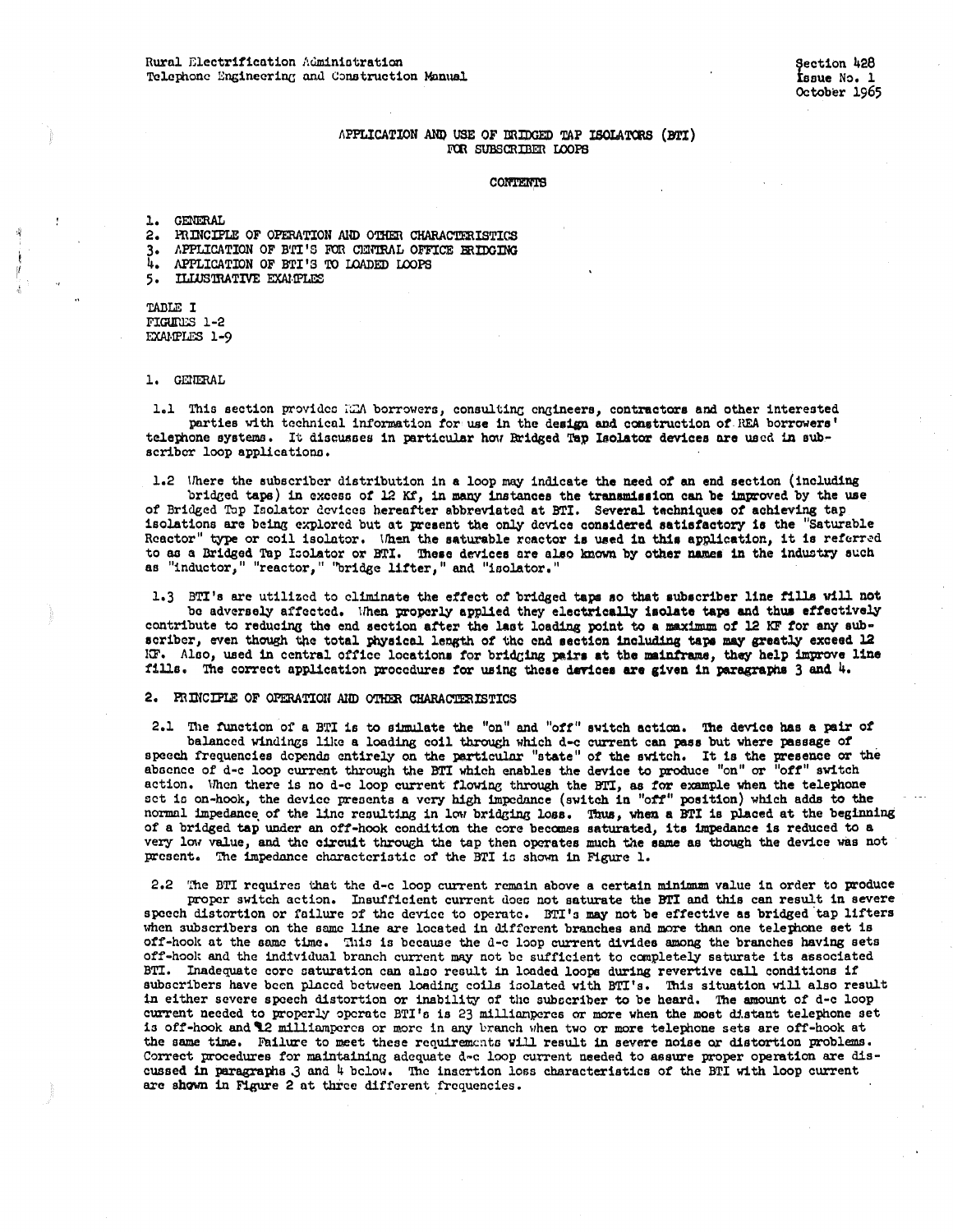2.3 BTI's pass multifrequency ringing currents and dialing currents with almost negligible distortion. They also have the capability of working on lines which use tubes of the biased or unbinsed types in scries with ringers such as might be required for superimposed ringing. The insertion loss interdised into the loop by each BTI unit is approximately 0.3 db in the voice frequency range when the device is saturated. The total dec loop resistance of the device is approximately 20 ohms which adds to the outside plant resistance. BTI's are quite susceptible to the induced voltage from power line exposure and excessive noise conditions can result if they are improperly applied. Faragraphs 3.7 and 4.10 give the correct application procedures which help avoid noise problems. FII's cannot be used on lines using local battery talking or Western Electric Company 507 type telephone sets due to insufficient d-c loop current (less than 23 milliamperes). The climination of the local battery from the telephone and the use of a 24-volt or a 40-volt booster power supply at the central office provides an adequate supply of loop current so that BTI's can be used. When using Western Electric Company 500 E/F monitor type telephone nets, or equivalent, the monitor feature becomes ineffective when used behind a bridged tap isolator because the high impedance of this device when not saturated will prevent passage of voice frequency currents. The same will also be true on loops which do not normally depend on d-c loop current for their operation such as program circuits, for example. With regard to testing subscriber loops, bridged tap isolators should be inserted on the subscriber side of branches or taps, generally as close to the bridging point as possible. When placed on the common side of the line at branch points they serve no useful purpose. Similarly when installed close to the telephone set they are not effective as bridge lifters. No more than two bridged tap isolators must be in series with the loop in a call between any subscribers in the loop.

 $\bar{\mathcal{A}}$ 

2.4 A special type of BTI is available which uses a resistor commerted across each of the windings in the BTI. The purpose of the resistors is to allow for ringers to still remain connected dividedto-ground. This arrangement, however, causes noise and where the influence from power lines is high, the amount of noise will be excessive even with high impedance ringers. Because this resistor type of BTI is still highly susceptible to noise and because it further increases the circuit insertion loss, its use is not recommended. The conventional (non-resistor type) BTI should be used and all ringers in the loop should be connected bridged.

2.5 Bridged tap isolator units are similar in size and appearance to an exchange type loading coil and can be similarly mounted in terminal housings. To avoid confusion with loading coils, the completed units are cacapsulated in a bright red case. The unit bears the designation BG-40.

3. APPLICATION OF BRIDGED TAP ISOLATORS FOR CENTRAL OFFICE BRIDGING

3.1 Individual non-loaded pairs to be bridged at the central office must meet the bridged tap requirements of 9 KF maximum and individual loaded pairs to be bridged at the central office must moet the end-section requirement of 12 KF maximum.

3.2 Bridge up to three separate pairs only, each pair having not more than one subscriber, and place an office mounted bridged tap isolator in each pair. Use Table I to check that sufficient loop current will be available to the bridged tap isolators.

3.3 Bridge up to two separate pairs only, each pair having not more than two subscribers each and no bridged tap isolators on their field side. Place office mounted bridged tap isolators in each pair. Use Table I to check that sufficient loop current will be available to the bridged tap isolators.

3.4 Bridge up to two separate pairs only, one having not more than one subscriber and the other pair not more than three subscribers and no bridged tap isolators on the field side. Place office mounted bridged tap isolators in each pair. Use Table I to check that sufficient loop current will be available to the bridged tap isolators.

3.5 Do not bridge pairs at the central office which use bridged tap isolators on their field side.

- 3.6 Do not bridge pairs at the central office which are equipped with long line adapters.
- 3.7 Connect all ringers on a bridged basis only in the pairs being bridged at the central office using BTI's.
- 4. APPLICATION OF ERIDGED TAP ISOLATORS TO LOADED LOOPS
- 4.1 Connect those subscribers who are close together on the same line. Eliminate cable brenches, laterals and taps not in use by cutting dead and leaving floating at both ends.

4.2 Connect subscribers beyond last loading point only. If the end section (total length of nonloaded main line and taps) is less than 12 KF with regard to any subscriber in the loop, do not

"se BTI's. If the end section with regard to any subscriber is longer than 12 KF, use BTI's to reduce iis amount to less than 12 KF.

4.3 Do not connect subscribers between loading points and do not use BTI's to connect subscribers between loading points.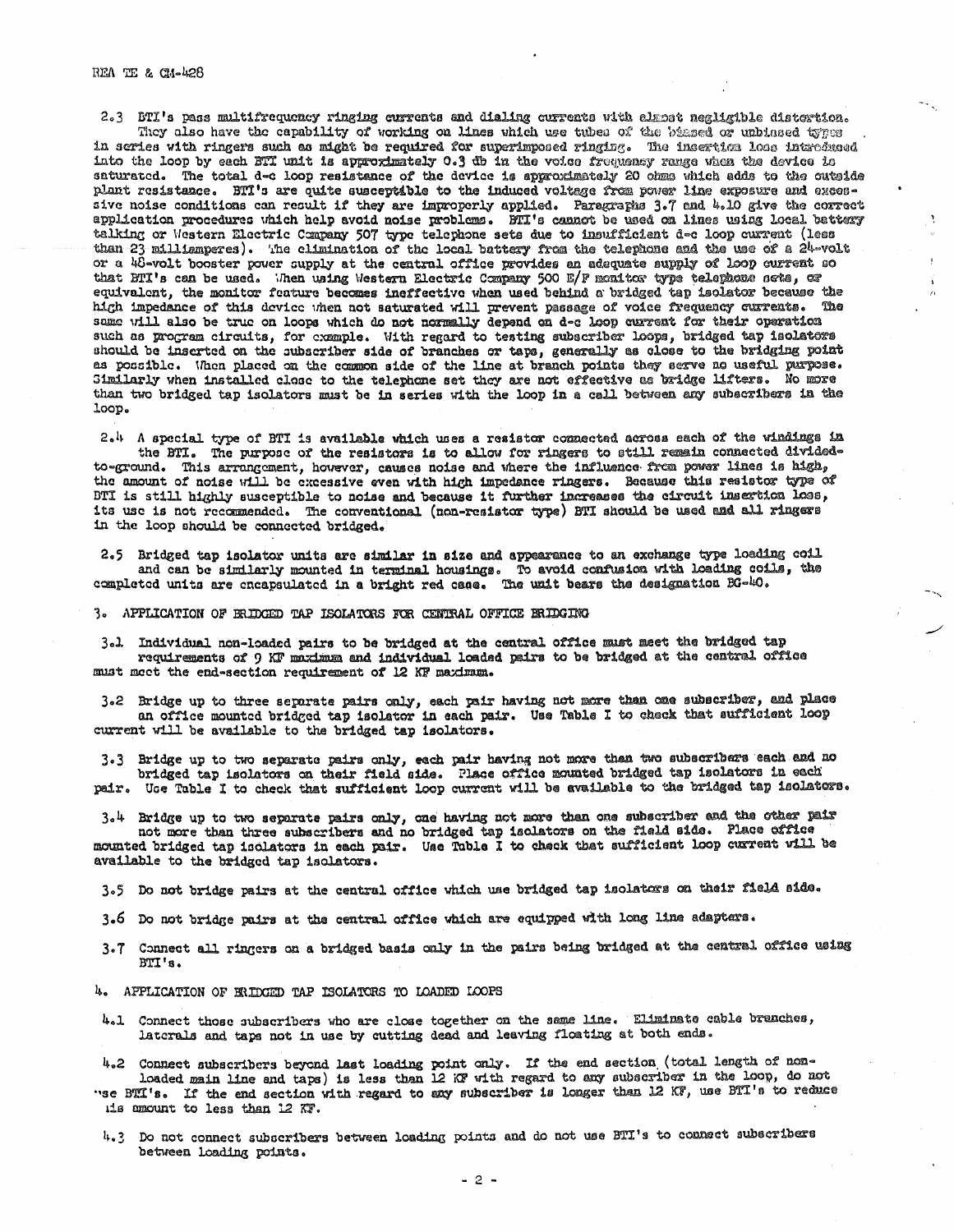4.4 If the end section of 12 KF cannot be met with BTI's, use the 19-gauge low capacitance single-pair wire, only in the amount needed. A 24 KF end section using the low capacitance wire is equivalent to bridging 12 KF of exchange type cable.

- 4.5 If the end section is longer than 24 KF when using the low capacitance wire, a separate cable circuit must be extended.
- 4.6 Do not place BTI's 1n more than three different taps in any one loop.
- 4.7 Insert BTI's at tap bridging point only. BTI's placed close to the telephone set are not effective.
- 4.8 Do not bridge at the central office loaded pairs on long line adapters or loaded pairs using bridged tap isolators on their field aide {after the lact loading point).
- 4.9 Use the 24-volt or the 48-volt booster power supply on all loops having **a** loop resistance of 1700 ohms and greater to assure proper BTI performance.
- 4.10 NOTE CAREFULLY: Bridge all ringers in the loop where BTI's are used.
- 4.11 Where computations arc required, use 0.3 db for the insertion loss of each BTI in a talking connaction. REA TE & CM-426 shows typical examples.

4.12 The application of **BTI's** is not simple and straightforward but rather it is difficult and complex because of the inherent characteristics of the device. Therefore, to the extent possible BTI's should be eliminated from use by better subscriber grouping, cutting dead pairs not in use, etc. Good design should be the primary objective. Furthermore, problems with BTI's can arise at a *~•* Good design should be the **pr:1mry** objective, l'\lrthermore, ;,roble:ms with BTI's can **arise** at a later date it the subocriber loop has undergone physical change, Whenever problems are experienced with BTI's on revertive calls due to insufficient d-c loop current in one of the taps and it is not possible to provide other corrective means, the insertion of a balanced resistor of the correct value to make the current in the taps more nearly equal will be found helpful in solving the problem.

4.13 A more effective means for solving such a low loop current problem is to increase the voltage of the booster power supply in the central office. A 48-volt to 48-volt d-c to d-c converter can be used for doing this econcmically because it applies to a number of loops, This cost of such a converter unit for three ampere output capacity is approximately \$300 and this cost is divided by all lines equipped with long line adapter equipment. In addition to improving BTI operation the increased voltage aids signaling as well as the transmission performance of the transmitter in the telephone set.

4.14 Excessive noise can be caused when BTI's arc installed on subscriber loops equipped with automatic number identification of the type which inherently unbalances the line in the talking condition when the influence from the power system is present.

4.15 With certain types of central office equipment, one side of the line relay is heavily unbalanced. When BTI's are applied to such equipment, this will result in generation of BTI noise which may

interfere as crosstalk to other working pairs. Furthermore, with some types of central office equipment, ringback tone distortion may be encountered on lines equipped with BTI's.

*:,*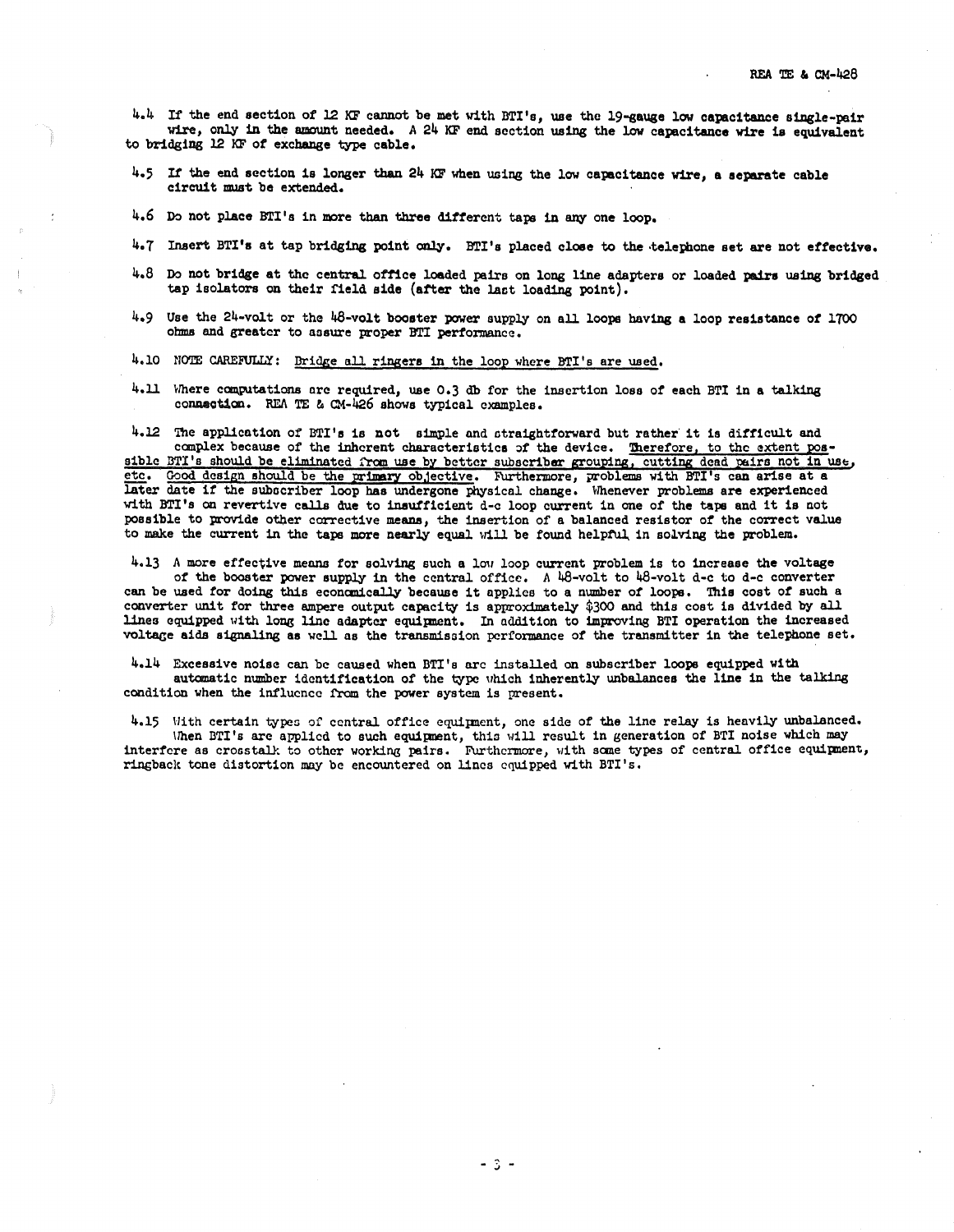- -

- - -
- 
- $\label{eq:2.1} \frac{d\mathbf{r}}{d\mathbf{r}} = \frac{d\mathbf{r}}{d\mathbf{r}}\left(\frac{d\mathbf{r}}{d\mathbf{r}}\right) = \frac{d\mathbf{r}}{d\mathbf{r}}\left(\frac{d\mathbf{r}}{d\mathbf{r}}\right) = \frac{d\mathbf{r}}{d\mathbf{r}}\left(\frac{d\mathbf{r}}{d\mathbf{r}}\right)$
- $\label{eq:2} \begin{split} \mathcal{F}^{(1)}_{\text{max}}(\mathbf{x}) & = \frac{1}{2} \mathcal{F}^{(1)}_{\text{max}} \\ & = \frac{1}{2} \mathcal{F}^{(1)}_{\text{max}}(\mathbf{x}) \\ & = \frac{1}{2} \mathcal{F}^{(1)}_{\text{max}}(\mathbf{x}) \\ & = \frac{1}{2} \mathcal{F}^{(1)}_{\text{max}}(\mathbf{x}) \\ & = \frac{1}{2} \mathcal{F}^{(1)}_{\text{max}}(\mathbf{x}) \\ & = \frac{1}{2} \mathcal{F}^{(1)}_{\text{max}}(\mathbf{x}) \\ & = \frac{1$
- 
-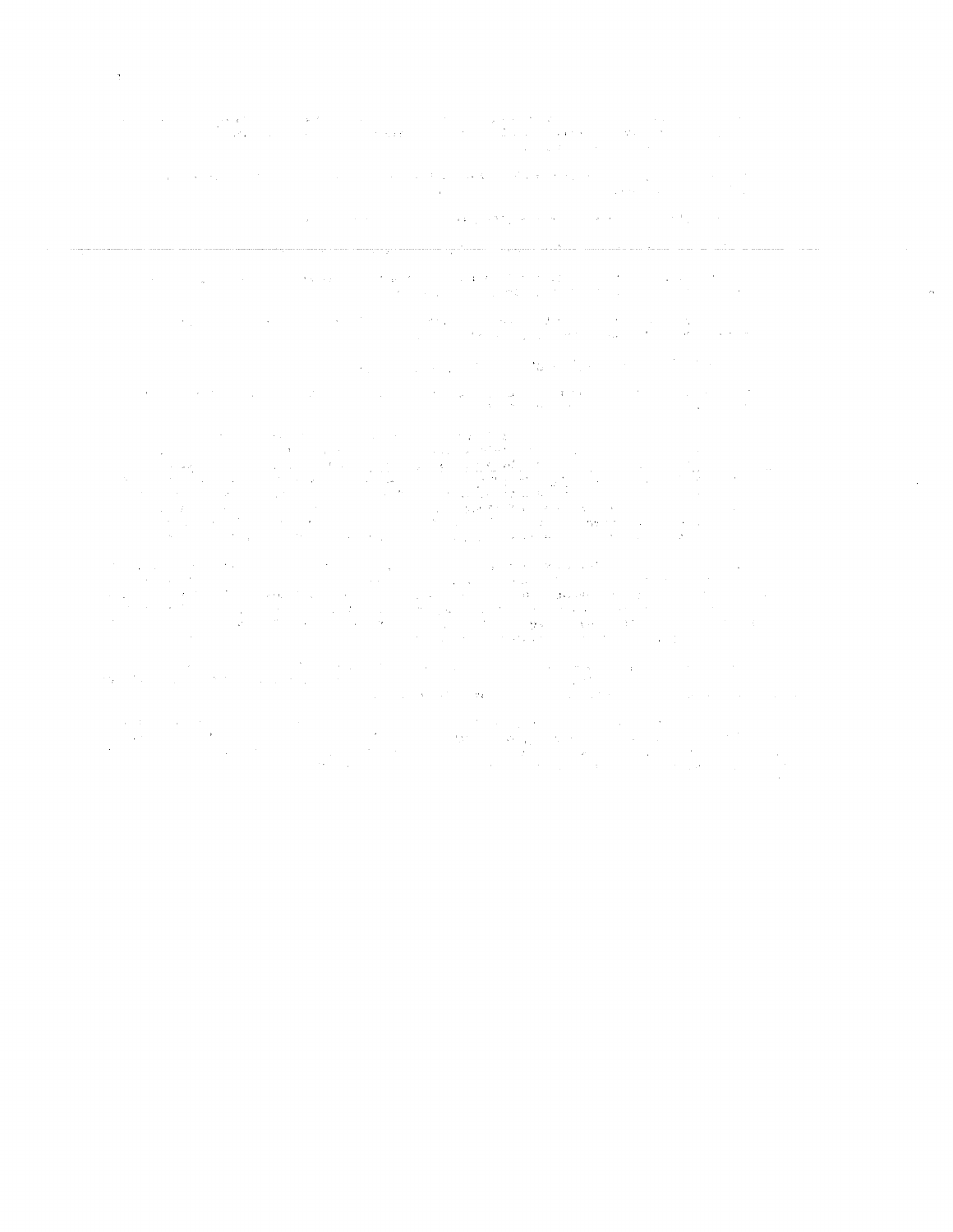## TABLE I

## RESISTANCE GUIDE FOR ERIDGING PAIRS AT CENTRAL OFFICE<sup>1</sup> MAIN FRAME

| WHEN THE D.C. LOOP RESISTANCE<br>IN ORMS OF THE PAIR UPON WHICH<br>THE OTHER PAIRS WILL BE BRIDGED<br><u>IS:</u> | THE D.C. LOOP RESISTANCE IN OHMS<br>OF THE PAIRS TO BE BRIDGED SHOULD<br>LESS THAN THE RESISTANCE OF<br>NOT BE<br>COLUMN (1) AND SHOULD NOT EXCEED: |
|------------------------------------------------------------------------------------------------------------------|-----------------------------------------------------------------------------------------------------------------------------------------------------|
| $0 - 20$                                                                                                         | ٠<br>160                                                                                                                                            |
| $20 - 40$                                                                                                        | 180                                                                                                                                                 |
| 40-60                                                                                                            | 210                                                                                                                                                 |
| 60-80                                                                                                            | 260                                                                                                                                                 |
| 80-100                                                                                                           | 340                                                                                                                                                 |
| 100-125                                                                                                          | 400                                                                                                                                                 |
| 125-150                                                                                                          | 430                                                                                                                                                 |
| 150-175                                                                                                          | 490                                                                                                                                                 |
| 175-200                                                                                                          | 530                                                                                                                                                 |
| 200-225                                                                                                          | 580                                                                                                                                                 |
| 250                                                                                                              | 640                                                                                                                                                 |
| 300                                                                                                              | 700                                                                                                                                                 |
| 350                                                                                                              | 750                                                                                                                                                 |
| 400                                                                                                              | 800                                                                                                                                                 |
| 450                                                                                                              | 840                                                                                                                                                 |
| 500                                                                                                              | 880                                                                                                                                                 |
| 550                                                                                                              | 910                                                                                                                                                 |
| 600                                                                                                              | 925                                                                                                                                                 |
| 600-1000                                                                                                         | 1000                                                                                                                                                |

- 1 BRIDGE PAIRS ONLY WHICH MEET THE REQUIREMENTS OF PARAGRAPHS 3.2, 3.3 and 3.4. THESE PARAGRAPHS ARE REPEATED HERE FOR CONVENIENCE:
	- 3.2 BRIDGE UP TO THREE SEPARATE PAIRS ONLY, EACH PAIR HAVING NOT MORE THAN ONE SUBSCRIBER, AND PLACE AN OFFICE MOUNTED BRIDGED TAP ISOLATOR IN EACH PAIR.
	- 3.3 BRIDGE UP TO TWO SEPARATE PAIRS ONLY, EACH PAIR HAVING NOT MORE THAN TWO SUBSCRIBERS EACH AND NO BRIDGED TAP ISOLATORS ON THEIR FIELD SIDE. PLACE OFFICE MOUNTED ERIDGED TAP ISOLATORS IN EACH PAIR.
	- 3.4 BRIDGE UP TO TWO SEPARATE PAIRS ONLY, ONE PAIR HAVING NOT MORE THAN ONE SUBSCRIBER AND THE OTHER PAIR NOT MORE THAN THREE SUBSCRIBERS AND NO BRIDGED TAP ISOLATORS ON THE FIELD SIDE. PLACE OFFICE MOUNTED BRIDGED TAP ISOLATORS IN EACH PAIR.
- 2 INCLUDE RESISTANCE OF PLANT ONLY AND LOADING COIL WHERE USED. DO NOT INCLUDE TELEPHONE SET RESISTANCE OR CENTRAL OFFICE EQUIPMENT RESISTANCE.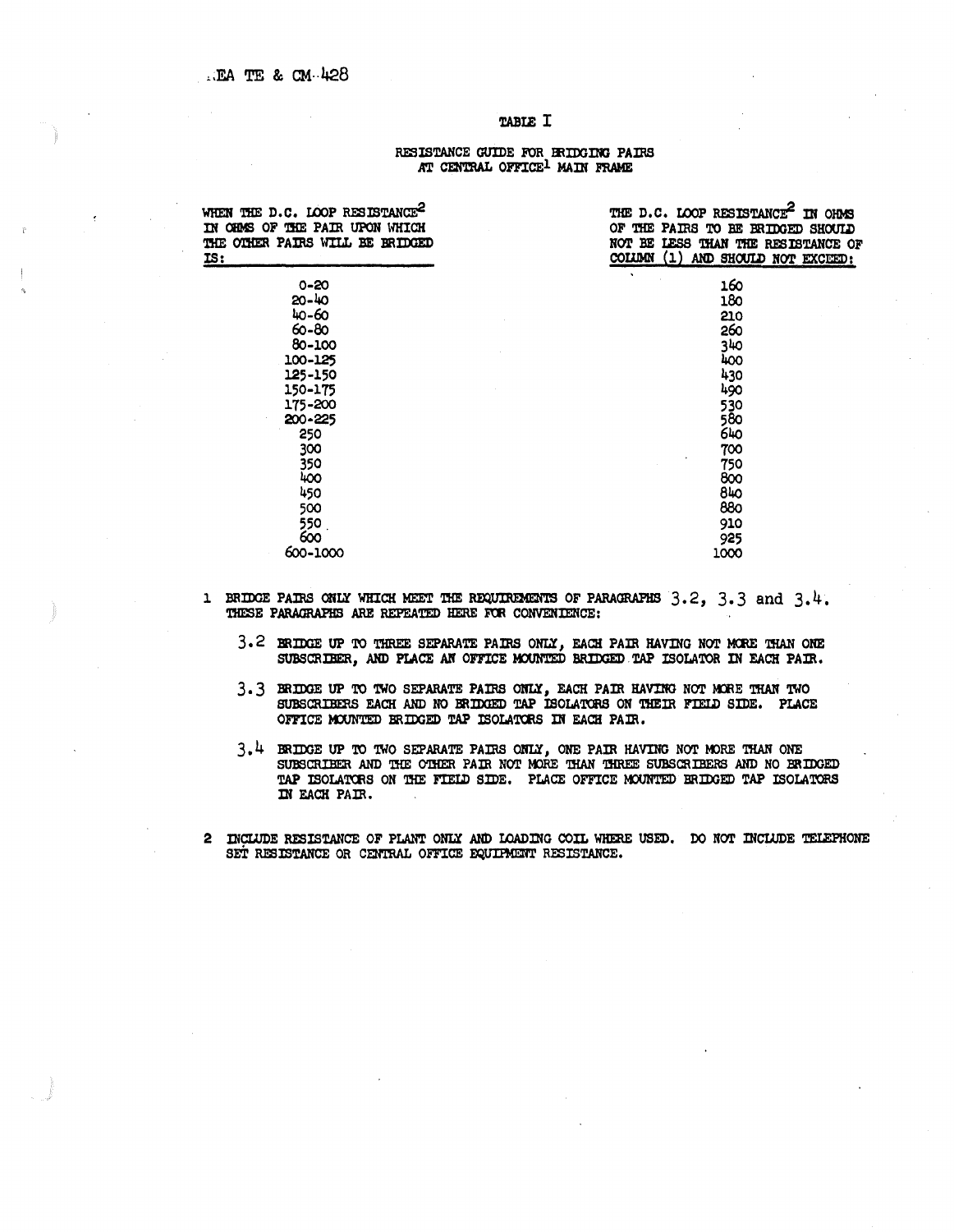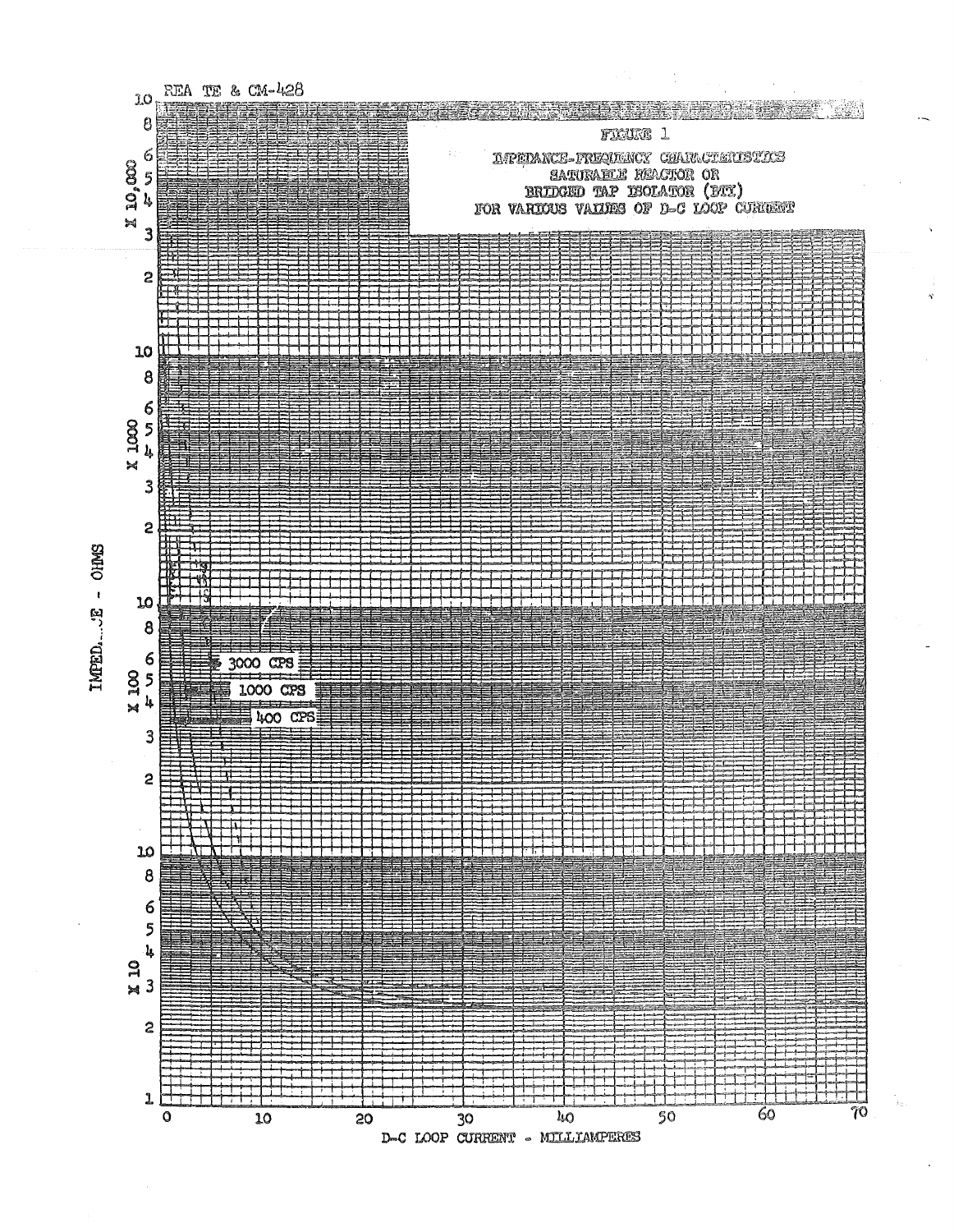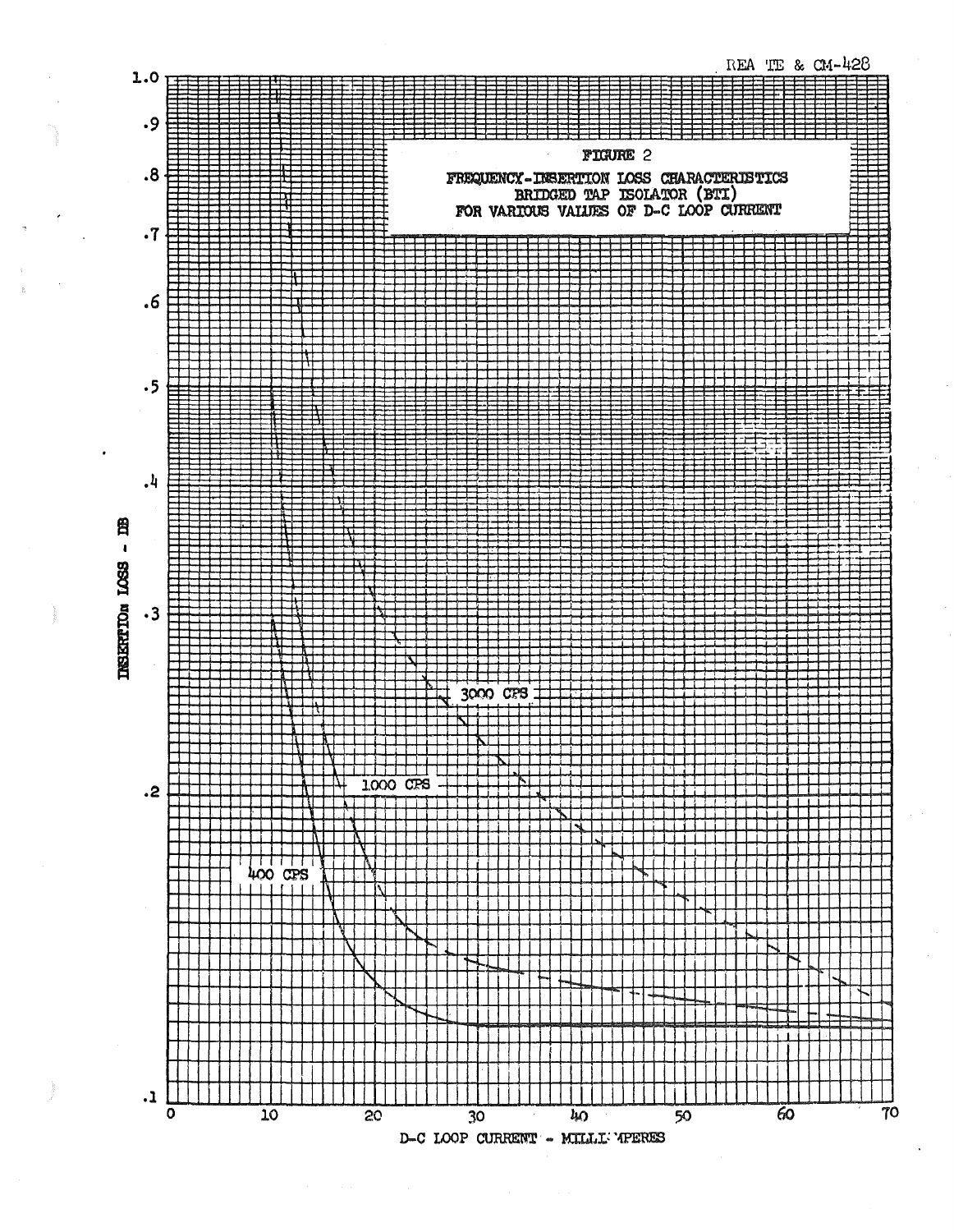| ILLUSTRATIVE EXAMPLE 1 To show how to treat a loop similar to the one shown balow.                                  | REA TE & CM-h28         |
|---------------------------------------------------------------------------------------------------------------------|-------------------------|
| $3.1 \, \text{ST}$<br>1.8                                                                                           |                         |
| 1.3<br>2.0<br>1.5                                                                                                   | в                       |
| ∞<br>D)                                                                                                             |                         |
| <b>0.9</b>                                                                                                          |                         |
| €                                                                                                                   |                         |
|                                                                                                                     | REPERENCE - Section 428 |
| PROCEDURE                                                                                                           |                         |
| 1. The amount of bridged tap to each subscriber is:                                                                 |                         |
| Sube. "A"<br>Sube.<br>$Subs.$ $Cn$<br>$B_{100}$ , $D^2$                                                             |                         |
| 1.8<br>1.3<br>1.5<br>0.9<br>2.0<br>2.0<br>3.1<br>3.1                                                                |                         |
| 1.8<br>1.8<br>1.5<br>1.5<br><u>0.9</u><br><u>0.9</u><br><u> 1.3</u><br><u> 1. J</u>                                 |                         |
| $6.2 \times$<br>5.7 <sub>kt</sub><br>$7.7 \times$<br>$6.1 \times$                                                   |                         |
| 2. This is less than 9 kf. Therefore, the two pairs can be connected                                                |                         |
| at the central office mainframe without bridged tap isolators.                                                      | Par. 3.9                |
| 3. Each loop also meets its own transmission requirements for bridged<br>taps.                                      | Par. 3.1                |
|                                                                                                                     |                         |
|                                                                                                                     |                         |
|                                                                                                                     |                         |
| HILUETRATIVE EXAMPLE 2 To show how to treat a loop similar to the case ahown balow.                                 |                         |
|                                                                                                                     |                         |
| LOOP A 11.2 KF, 22 CA. RL<br><b>MI'S</b>                                                                            | A BUDBORDER             |
| LOOP 13 3.7 KP, 22 GA. KL<br>(B) SUBSCRIBUR                                                                         |                         |
|                                                                                                                     |                         |
| PROCEDURE                                                                                                           | REFERENCE- Section 420  |
|                                                                                                                     |                         |
| 1. The bridged tap length to loop "B" subscriber "B" when loop "A"<br>is un-isolated is: 11.2 hf                    |                         |
| 2. This is greater than 9 kf. Therefore, bridged tsp isolators are                                                  |                         |
| used in each loop at the central office mainframe.                                                                  | Pax. 3.9                |
| 3. Check for d.c. loop current split. The d.c. loop resistance of<br>loop "A" is: 11.2 kf x 32.39 okm/kf = 352 okms |                         |
| loop "B" is: 3.7 kf x 32.39 okm/kf = 120 okms                                                                       |                         |
| 4. For these values of d.c. loop resistance, loop current to each                                                   | Table I                 |
| loop will be adaquate to saturate reactors.                                                                         | Par. 3.1                |
| 5. Each loop also meets its own transmission requirements.                                                          |                         |
| 6. Ringers in loops "A" and "B" are commected bridged.                                                              | Par. 3.7                |
|                                                                                                                     |                         |
|                                                                                                                     |                         |
| HIMSTRATIVE EXAMPLE 3 To show how to treat a loop similar to the one shown below.                                   |                         |
|                                                                                                                     |                         |
|                                                                                                                     |                         |
| $7.2 \times$<br>LOOP !<br>$m_{13}$<br>0,8<br>2.0                                                                    |                         |
| ه<br>2.0<br>LOOP B<br>1.0                                                                                           | Both Loups 22 CA. EL    |
| ω<br>C.                                                                                                             |                         |
|                                                                                                                     | REVEREELS - Section 426 |
| <b>PROCEDURE</b>                                                                                                    |                         |
| 1. The bridged tap length to loop "B" when loop "A" is un-isolated<br>is at least 11.9 kf.                          |                         |
|                                                                                                                     |                         |
| 2. This is greater than 9 kf. Therefore, bridged tmp isolators are<br>used at the central office mainfress.         | Par. 3.9                |
| 3. Check for d.c. loop current split. The maximum d.c. loop                                                         |                         |
| resistance of loop "A" is: $9.9$ kg x 32.39 chan/kg = 320 chase<br>The minimum d.c. loop                            |                         |
| resistance of loop "B" is: $2.8$ kf x 32.39 obs/kf = 91 obse                                                        |                         |
| 4. For these values of d.c. loop resistance, loop current to each                                                   | Table I                 |
| loop will be adsquate to saturate reactors.<br>5. Each loop also meets its own trememission requirements.           | Par. 3.1                |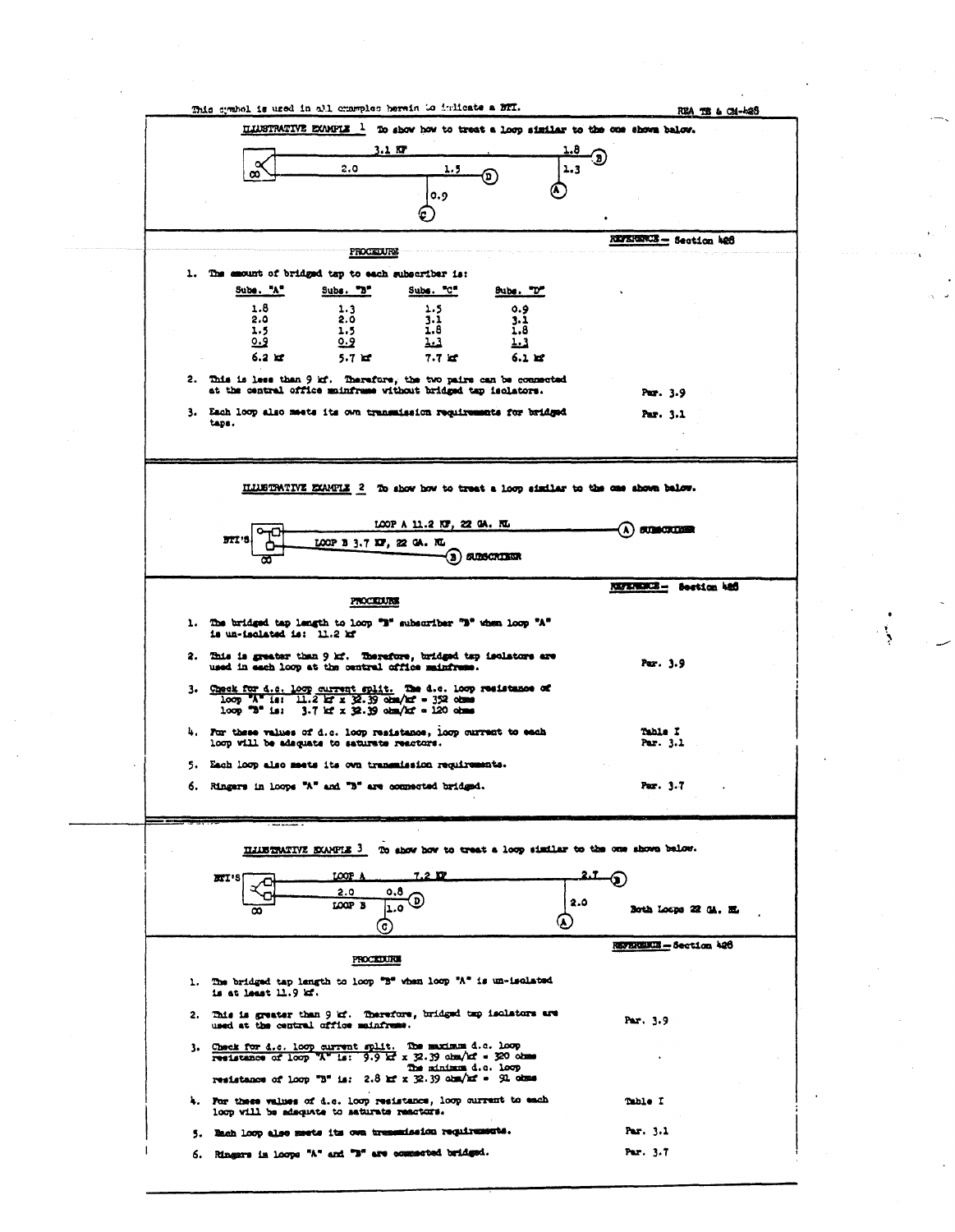